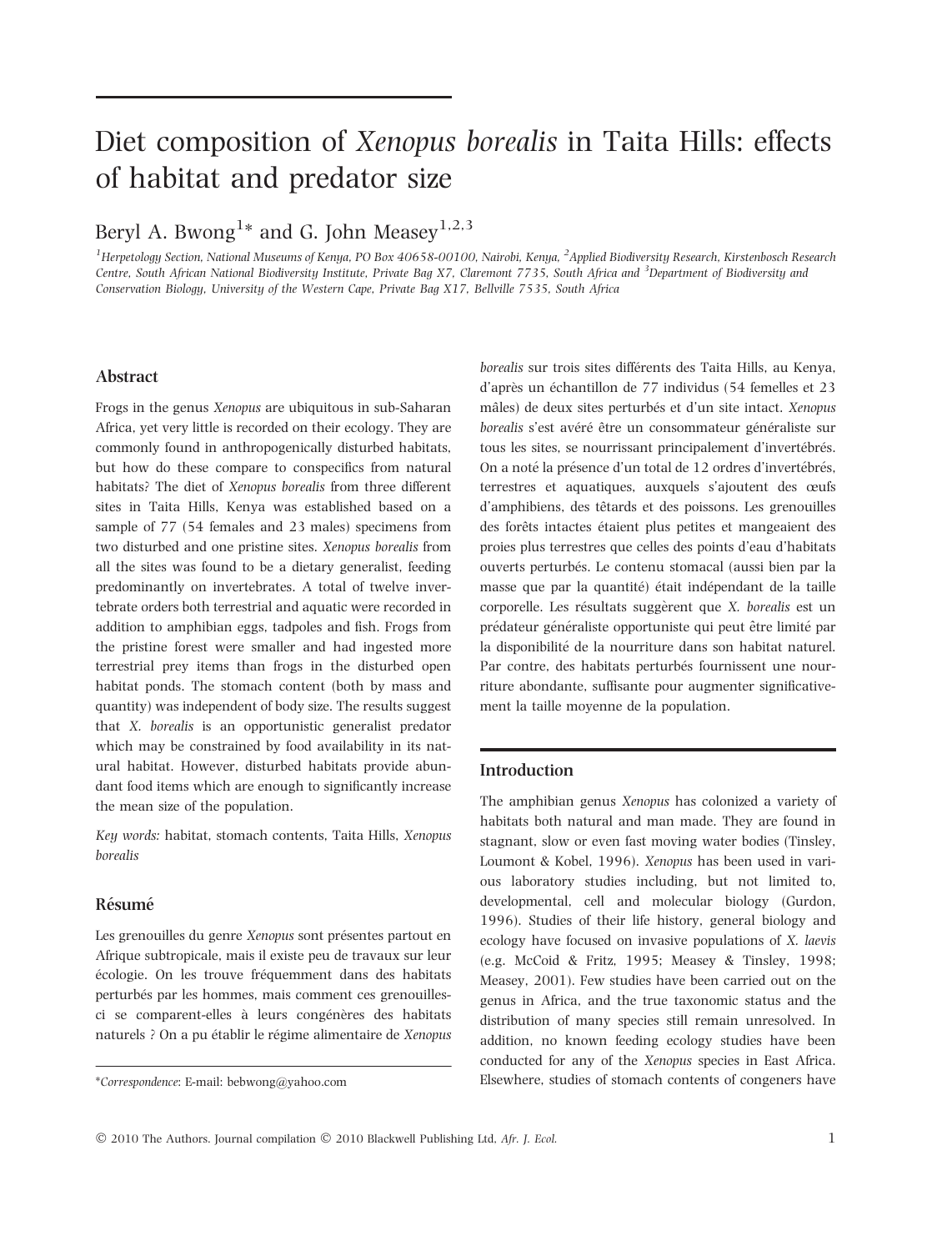reported benthic invertebrates and zooplankton to constitute a major portion of their diet (McCoid & Fritz, 1980; Measey, 1998a; Lobos & Measey, 2002). In addition, terrestrial invertebrates, aquatic and terrestrial vertebrates have also been reported as food items (Inger & Max, 1961; Lafferty & Page, 1997; Measey, 1998a; b; Crayon, 2005). Xenopus are also famed for their cannibalistic tendencies especially when little other food is available (Tinsley et al., 1996). Unlike other frogs which employ the use of a tongue in prey capture, tongueless Xenopus employ their toothed jaws, fore limbs (fork prey into mouth) and strong hind limbs and thus are able to feed on larger sizes of prey that would otherwise be impossible (Avila & Frye, 1978).

Originally described by Parker in 1936 as a subspecies of the Xenopus laevis complex, X. borealis was first recognized as a full species by Tymowska & Fischberg (1973) based on chromosome number and morphology. The species is native to Kenya and Tanzania however its occurrence in Uganda is suspected but yet to be confirmed (Channing & Howell, 2006). Xenopus borealis is a principally aquatic clawed frog associated with high altitude habitats. It is known to live and breed in pools and slow flowing streams (IUCN, 2004; Channing & Howell, 2006). Little is known about X. borealis within its range. The diet composition of this frog is also not well known. This study examined the diet of X. borealis with an aim to providing preliminary knowledge on their diet as well as finding if this requirement is subject to habitat, and size of the frog. It was hypothesized that X. borealis like its congeners is a generalist predator and that it ingests more prey in pristine over disturbed habitats.

# Materials and methods

#### Study area

The study was carried out in four ponds located in the Taita Hills, south eastern Kenya  $3^{\circ}20'$ S,  $38^{\circ}15'E$  (see Githiru, Bennun & Lens, 2002). The four ponds were chosen based on their locality; i.e. both disturbed and pristine permanent ponds assessed to be suitable habitats for Xenopus frogs. Disturbed Pond 1, hereafter referred to as (DP1) is a permanent water-body within Wundanyi Township. This is a channel of about 0.5 m depth, overgrown with emergent vegetation, including reeds. Disturbed Pond 2 (DP2) is a pool of water in farmlands on the outskirts of Wundanyi Township. This is a small (about 2 m diameter and 1.5 m depth)

water body devoid of any vegetation but with allocthonous wastes. The third sampling site, a permanent pond in pristine habitat (PP1), is a large water body with a diameter of about 5 m. The deeper sections (about 1 m deep) had no vegetation at all but were covered with floating algae, while the shallow section (less than 0.5 m deep) was overgrown with different kinds of aquatic plants. The forest is characterized by mist and cloud formation throughout the year. Although this is an artificial pond that is fed by a natural stream it is of potential natural formation (being a simple dam) and hence represents a comparatively natural site. The last sampling site was an expansive pond (>10 m diameter and over 1 m deep) in Chawia forest (PP2).

#### Stomach contents sampling

Sampling was carried out between 7 and 15 November 2007. Specimens were collected using improvized funnel traps made from a 10 l plastic bucket and a circular lunch box (10 cm diameter and 7 cm deep) with a hole cut into the bottom. A circular hole was made on the side of the bucket, into which the lunch box was fitted (Lobos & Measey, 2002). The buckets were placed in a vertical position with the hole submerged but with air left in the top to allow captured frogs to breath. Dried fish and beef were used as baits to attract the frogs into the traps. The traps were set every evening and checked in the morning. All X. borealis found were euthanized using a solution of chlorobutanol to be accessioned into the herpetology collection of the National Museums of Kenya. Snout-vent length and mass (where possible) were measured using a plastic ruler and a Pesola spring balance, respectively. The stomach contents were then removed via dissection and preserved in 10% formalin (Cogalniceano, Palmer & Ciubu, 2002). The prey items were identified at the invertebrate zoology section of the National Museums of Kenya under stereomicroscope and classified to order or family level (Borror & Delong, 1970).

#### Sampling potential prey items

Sampling for potential prey items was carried out in a random fashion including the edge and bottom of the ponds during the day once per study site. Both medium sized sieve and a D shaped scoop net were used to obtain the sample from the water. Water was disturbed for 2–5 minutes and then escaping invertebrates were scooped using the sieve and the D-net. All the invertebrates found were preserved in 10% formaldehyde for later analysis.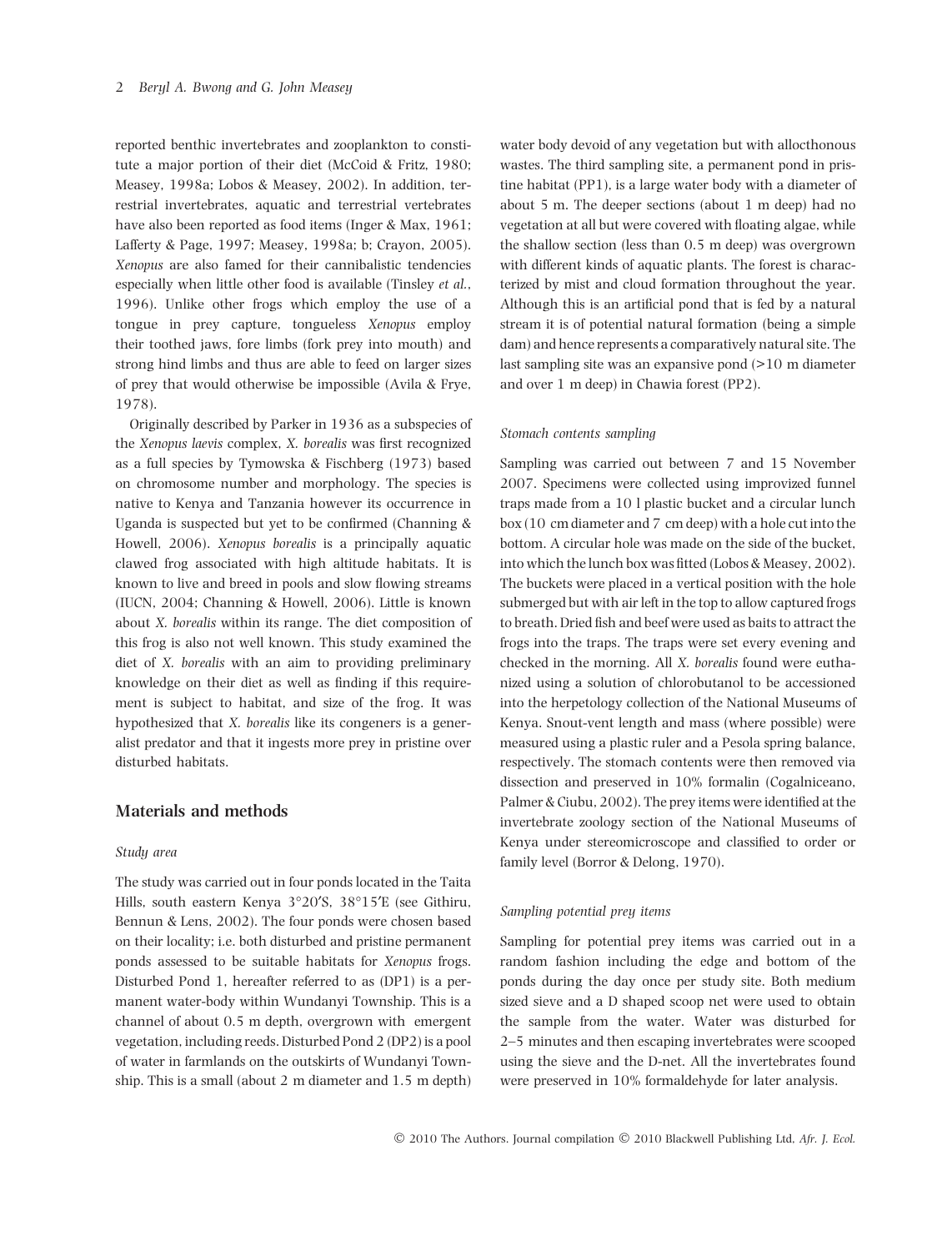#### Data analysis

Percentage frequency of occurrence (%FO) was determined as the percentage of stomachs in which the prey item is present in relation to the total number of stomachs with identifiable content while descriptive statistics was carried out usingstatistica(StatSoft, 2001).Diversity was estimated using Shannon–Weinner diversity index H' (Krebbs, 2002).

#### Results

#### Sample sizes and body sizes

A total of 77 X. borealis were collected from the study sites as follows, 20, 23, 34 and 0 from DP1, DP2, PP1 and PP2, respectively. Female frogs were lager than males ( $t = 3.44$ ,  $P = 0.002$ ) with the largest individual captured measuring 102 mm snout-vent length (SVL, Mean  $77.1$ , SD = 14.41) while the largest male measured 78 mm SVL (Mean 66.0;  $SD = 6.03$ ). Specimens from DP2 were the largest in size while those from site PP1 were the smallest in size (Figs 1 and 2).

#### Stomach contents

Four (5.2%) out of the 77 stomachs opened were completely empty, two had substances that could not be identified with certainty while seven had only plant material and/or bait. All these (thirteen) specimens were exempted from further analysis. All frogs from PP1 had prey items in their stomachs while two frogs from both DP1 and DP2 had empty stomachs. The stomach contents consisted mainly of invertebrates (>90%), fish, tadpoles, frog eggs, plant material (33.8%) and bait (Table 1). Aquatic prey items constituted 59% of the stomach contents by number. Class Insecta (both adults and larvae) made up the highest proportion of the diet both by number and mass. Coleoptera, Hymenoptera and Odonata were recorded from specimens in all the three habitats sampled. Blattoidea, Ephemeroptera, Isopoda and Annelida were only recorded from frogs collected at PP1. Tadpoles and molluscs were only recorded in DP1 while fish was recorded only from single specimen collected at DP2.

Diptera and Odonata both recorded the highest %FO 20.3 after being recorded in thirteen out of the 64 stomachs with recognized prey items followed by amphibian eggs at 18.7%FO. Both Fish and Isoptera recorded the lowest %FO after being recorded in one specimen each. Feeding intensity (prey items per stomach) was highest at DP1 at 3.2 followed





Fig 1 (a) Box Whisker of SVL of Female Xenopus borealis from the disturbed pond 2 (DP2) and permanent pond 1 (PP1) (SVL: KW–H(2,54) = 32.38,  $P < 0.001$ ;  $F(2,51) = 39.66$ ,  $P < 0.001$ ), (b) Box Whisker of SVL of Male Xenopus borealis from the DP1, DP2 and PP1 (SVL: KW–H(2,23) = 10.12,  $P = 0.0063$ ;  $F(2,20) = 7.88, P = 0.003$ 

by PP1 at 1.61 and was lowest at DP2 at 1.33. The average mass of stomach content per individual was also highest in DP1  $(0.84 \text{ g})$  followed by DP2  $(0.37 \text{ g})$  and least in PP1 (0.24 g). Xenopus borealis in PP1 consumed more terrestrial invertebrates compared to those in DP1 and DP2 (See Table 1). There was a significant difference in the abundance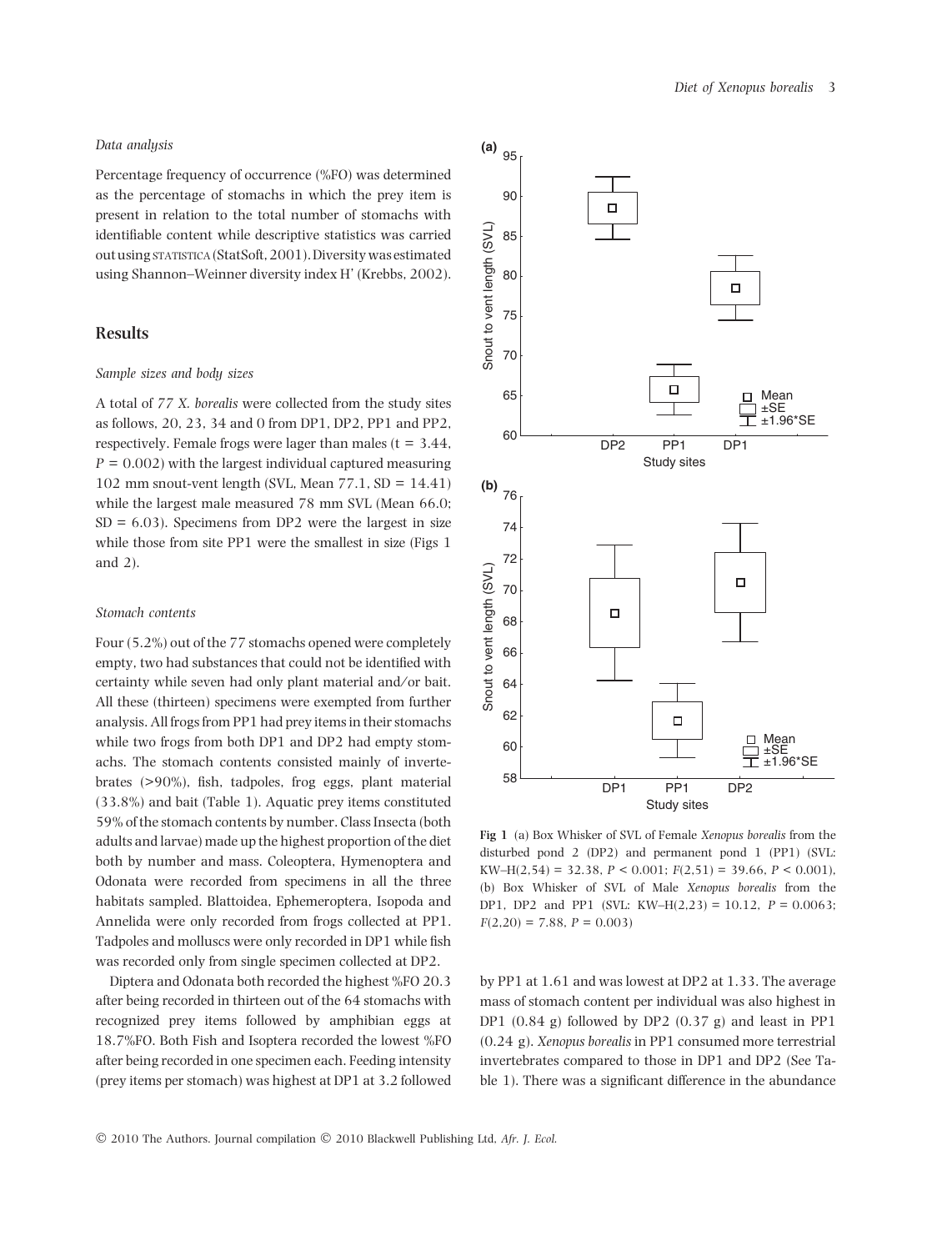Table 1 Showing the stomach contents of 76 frogs examined including those with empty stomach. Percentage frequency of occurrence (%FO) was calculated after specimens with empty stomachs plus those with only bait and plant parts inside (64). The numbers indicate the number of stomachs with prey item and not the number of individual prey items

| Order                    | DP1            | DP2            | PP             | Total          | %FO  |
|--------------------------|----------------|----------------|----------------|----------------|------|
| Aranaea                  | $\overline{0}$ | $\overline{2}$ | $\overline{4}$ | 6              | 9.4  |
| Blattodea                | 2              | $\overline{4}$ | 3              | 9              | 14.1 |
| Coleoptera               | 6              | $\overline{2}$ | $\overline{4}$ | 12             | 15.6 |
| Odonata                  | 5              | 3              | 5              | 13             | 20.3 |
| Hymenoptera              | 3              | 7              | 1              | 11             | 17.2 |
| Hemiptera                | 3              | $\overline{0}$ | 5              | 8              | 12.5 |
| Isoptera                 | $\Omega$       | $\Omega$       | 1              | $\mathbf{1}$   | 1.6  |
| Isopoda                  | $\Omega$       | $\Omega$       | 3              | 3              | 4.7  |
| Ephemeroptera            | 1              | $\overline{0}$ | 1              | 2              | 1.6  |
| Orthoptera               | $\Omega$       | $\mathbf{1}$   | $\overline{4}$ | 5              | 7.8  |
| Diptera                  | 3              | $\mathbf{1}$   | 9              | 13             | 20.3 |
| Trichoptera              | $\overline{4}$ | $\overline{0}$ | 8              | 12             | 15.6 |
| Annelida                 | $\Omega$       | 1              | $\overline{2}$ | 3              | 4.7  |
| Mollusca                 | 2              | 1              | $\Omega$       | 3              | 4.7  |
| Fish                     | $\Omega$       | 1              | $\Omega$       | 1              | 1.6  |
| Amphibian eggs           | 9              | $\overline{0}$ | 3              | 12             | 18.8 |
| Tadpoles                 | 3              | $\overline{0}$ | $\overline{0}$ | 3              | 4.7  |
| <b>Bait</b>              | $\overline{2}$ | 5              | 3              | 10             |      |
| Plant material           | 2              | 3              | 22             | 27             |      |
| Empty stomach            | 2              | $\overline{2}$ | $\Omega$       | $\overline{4}$ |      |
| Non identified prey item | $\overline{0}$ | $\overline{2}$ | $\overline{0}$ | $\overline{2}$ |      |

DP1, disturbed pond 1; DP2, disturbed pond 2; PP, permanent pond.

of invertebrates in the stomach contents of male and female specimens in PP1 ( $t = 2.747$ ,  $P = 0.016$ ) and the DP2  $(t = 3.873, P = 0.012)$  but not in DP1.

## Potential prey items

Since invertebrates constituted a higher percentage of the frogs' diet, potential prey sampling was focussed on aquatic invertebrates. A total of 76 individual invertebrates were recorded. Five orders of invertebrate prey taxa were recorded from DP1 including Odonata, Hemiptera, Coleoptera, Diptera and Mollusca. Odonata, Coleoptera, Hemiptera and Fish were collected from DP2. In PP1 the following seven orders were recorded: Hemiptera, Odonata, Trichoptera, Isoptera, Coleoptera, Hymenoptera and Araneae.

#### Prey diversity in water versus stomach contents

There was a higher diversity of invertebrates (Shannon– Wiener Diversity H' 3.316) collected from the stomach contents than the potential invertebrate prey items collected from the three water bodies  $[(H') = 2.111]$  combined. Per site analysis also recorded high diversity of invertebrates in stomach contents than potential prey sampled. PP1 had the highest (3.446) prey diversity in stomachs while DP2 (2.016) recorded highest prey in a water body. However this difference in diversity was not significant ( $t = 0.69$ , df = 13,  $P = 0.499$ ).

#### Discussion

This study shows that like its congeners X. borealis is a dietary generalist with strong reliance upon aquatic invertebrates especially zooplankton and benthic forms which formed close to 90% of its diet both by number and mass (Schnobee, Prinsloo & Parker, 1992; Debryun, Kazadi & Hulselmans, 1996; Measey, 1998a). Terrestrial prey items constituted 46% of total prey taxa in the diet of X. borealis in this study. Debryun et al. (1996) found terrestrial prey taxa to constitute 57% of the stomach contents of X. fraseri. Only a single fish species, Aplocheilichthys bukobanus, was found in the stomach of one frog during this study, despite many of them being observed in the pond. Three fish species (Eucyclogobius newberryi, Gambusia affinis and Clevelandia ios) have been recorded in the diet of invasive X. laevis inhabiting California (McCoid & Fritz, 1980; Lafferty & Page, 1997; Crayon, 2005). Cannibalism was not observed in this study but predation on other frogs was observed both in terms of eggs and tadpoles. Tadpoles were recorded from two frogs from DP1 however none (even adult frogs) were recorded in both DP2 and PP1. Eggs of Amietophrynus gutturalis, Ptychadena mascareniensis and H. glandicolor were recorded in the stomachs of twelve X. borealis, 75% of which were females. McCoid & Fritz (1980), recorded only X. laevis eggs in the stomach of invasive X. laevis in California despite the presence of Anaxyrus microscaphus, Anaxyrus. boreas and Pseudacris regilla in the water body while a study conducted by Measey (1998a), on invasive X. laevis in South Wales, reported that 95% of the females fed on X. laevis eggs. We cannot rule out that X. borealis may be cannibalistic at certain times of the year since neither their eggs nor larvae were recorded in the three ponds during our study.

This study was conducted following a hypothesis that X. borealis would thrive better in pristine than in disturbed habitats. Our study shows that the habitat did not influence the prey diversity consumed by X. borealis. However, there was a difference among the three sites in terms of the